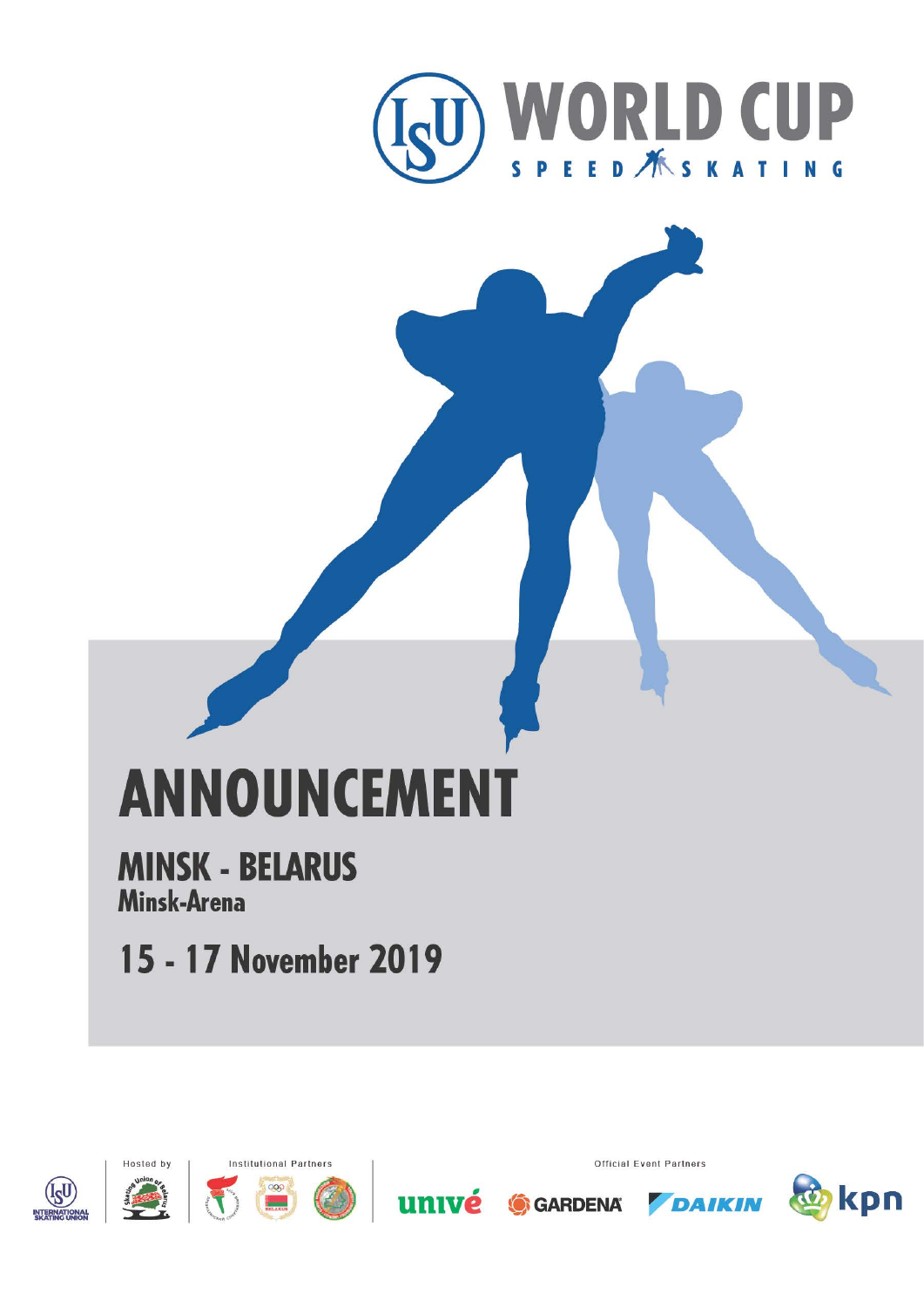On behalf of the Skating Union of Belarus, and the Organizing Committee, we have the honour and pleasure to invite you to a Competition in the

# ISU WORLD CUP

#### SPEED SKATING

#### 2019/20

#### which will be held at the Minsk-Arena in Minsk, Republic of Belarus on November 15,16 and 17, 2019

The Competition will be held under the 2018 ISU General Regulations, Special Regulations and Technical Rules for Speed Skating and ISU Communication No. 2278.

This World Cup Competition will serve as one of the qualifying events for quota places at the ISU European Speed Skating Championships 2020, ISU Four Continents Speed Skating Championships 2020, ISU World Single Distances Speed Skating Championships 2020, ISU World Sprint Speed Skating Championships 2020 and ISU World Allround Speed Skating Championships 2020.

#### **PROGRAM:**

| Thursday, 14 November: | 16:00 | Team leaders' Meeting, Restaurant "Dryzya" |                                  |  |
|------------------------|-------|--------------------------------------------|----------------------------------|--|
|                        | 18:00 | Opening draw, Restaurant "Dryzya"          |                                  |  |
| Friday, 15 November:   |       | Division B:                                | 3000m Ladies                     |  |
|                        |       | Division B:                                | 5000m Men                        |  |
|                        |       |                                            |                                  |  |
|                        | 17:30 | Division A:                                | Team sprint (Ladies)             |  |
|                        |       | Division A:                                | Team sprint (Men)                |  |
|                        |       | Division A:                                | 3000m Ladies                     |  |
|                        |       | Division A:                                | 5000m Men                        |  |
| Saturday, 16 November: |       | Division B                                 | 500m Ladies                      |  |
|                        |       | Division B                                 | 1000m Men                        |  |
|                        |       | Division B                                 | 1500m Ladies                     |  |
|                        |       |                                            | Mass Start SF 1 (Men)            |  |
|                        |       |                                            | Mass Start SF 2 (Men)            |  |
|                        | 15:00 | Division A                                 | 500m Ladies                      |  |
|                        |       | Division A                                 | 1000m Men                        |  |
|                        |       | Division A                                 | 1500m Ladies                     |  |
|                        |       |                                            | Mass Start Final (Men)           |  |
| Sunday, 17 November:   |       | Division B:                                | 500m Men                         |  |
|                        |       | Division B:                                | 1000m Ladies                     |  |
|                        |       | Division B:                                | 1500m Men                        |  |
|                        |       |                                            | Mass Start SF 1 (Ladies)         |  |
|                        |       |                                            | Mass Start SF 2 (Ladies)         |  |
|                        | 15:00 | Division A                                 | 500m Men                         |  |
|                        |       | Division A                                 | 1000m Ladies                     |  |
|                        |       | Division A                                 | 1500m Men                        |  |
|                        |       |                                            | <b>Mass Start Final (Ladies)</b> |  |

\* The actual starting times for the B Division races will be announced at the Team leaders' meetings. For each distance, the races of Division A and the races of Division B are considered as two separate competitions with independent final classifications (list of results) for determining the awarding of World Cup points and prize money.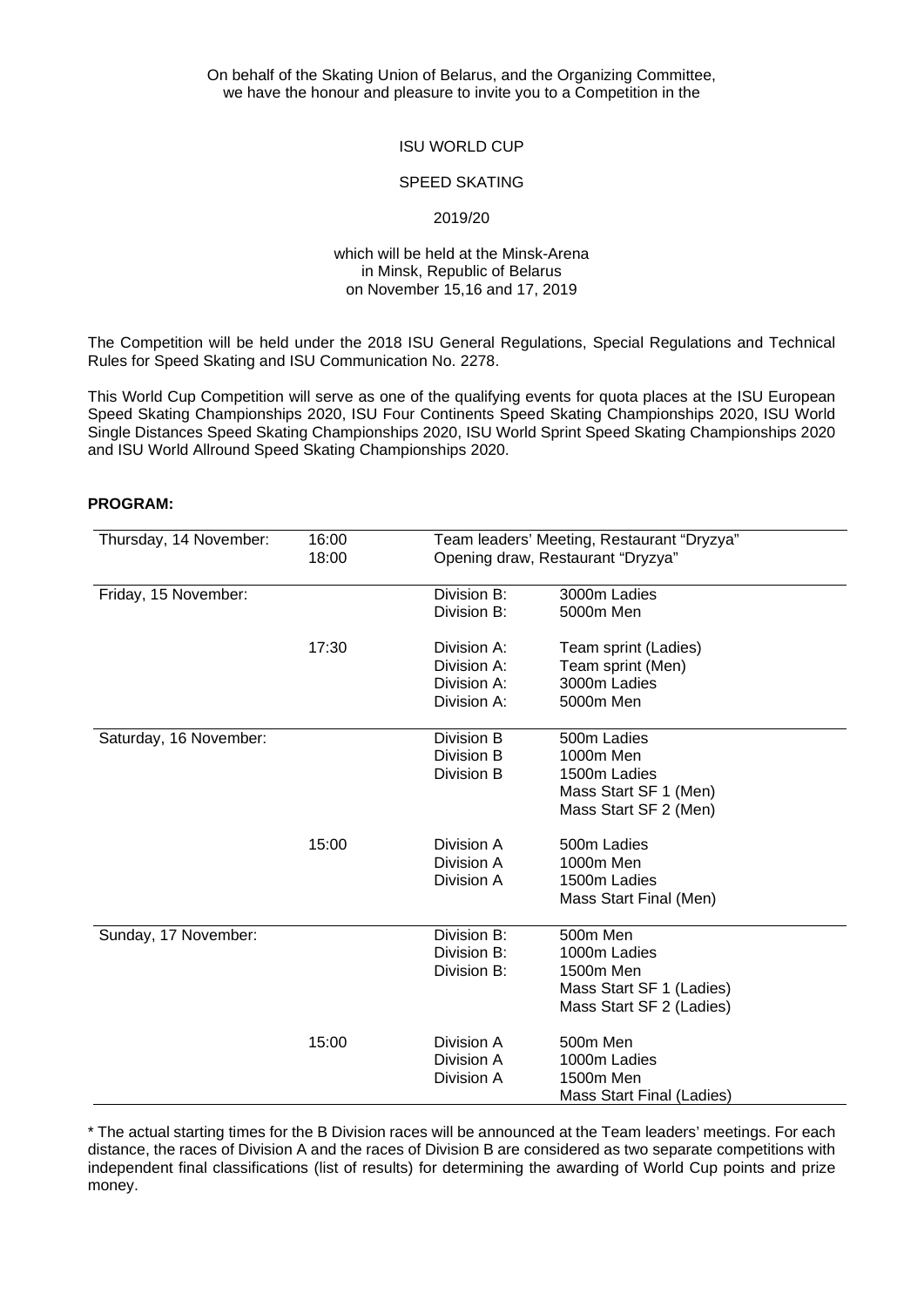## **TRACK**

A standard speed skating track of 400 meters to the lap laid out at Minsk-Arena, an artificially frozen indoor skating rink in Minsk. The radii of the inner and outer competition lanes are 26 and 30 meters, respectively. The width of the inside warm-up lane is 7 meters.

#### **ENTRIES**

Entries for this competition will be restricted and must be made according to ISU Regulations and ISU Communication No. 2278, paragraph 3.1.3.

Entries can only be made using the ISU Online Entry System for Speed Skating Events o[n www.isu.org,](http://www.isu.org/) section Speed Skating or [http://isu.events/login.php](http://http/isu.events/login.php)

**Preliminary entries**, giving the estimated number of Competitors & substitutes and the number of coaches and other team staff, as well as provisional names of the Competitors and team leader must be submitted at the latest by Wednesday, October 15, 2019.

*Final entries* including the names of the Competitors and available substitutes, as well as the names of the team leader, coaches and other team staff for whom an accreditation is required must be submitted at the latest by 12:00 noon (local time) on Monday, November 11, 2019. (see also ISU Communication No. 2278, paragraph 3.1.1).

**Please note that for all persons entered by the ISU Members, the procedures regarding the Declaration for Competitors and Officials (all team officials requiring an accreditation) entering ISU Events (Rule 131) as outlined in ISU Communication No. 1628, need to be strictly observed.**

For more details please refer to Rules 115, 131 and ISU Communications No. 1628 and 1797 or any update of this Communications.

**In accordance with Rule 109 of the ISU Regulations and ISU Communication No. 2030, all Skaters who do not have the nationality of the ISU Member by which they have been entered or who, although having such nationality, have in the past represented another ISU Member, must produce an ISU Clearance Certificate.**

According to ISU Communication No. 2278, the entry quotas (maximum number of entries per distance, subject to the qualifying times criteria) for this competition are:

| <b>ISU</b> |                       | <b>LADIES</b>  |                |                |                | <b>ISU</b>    | <b>MEN</b>     |                |                | <b>ISU</b>     |               |
|------------|-----------------------|----------------|----------------|----------------|----------------|---------------|----------------|----------------|----------------|----------------|---------------|
|            | <b>Member</b>         | 500            | 1000           | 1500           | 3000<br>5000   | <b>Member</b> | 500            | 1000           | 1500           | 5000<br>10000  | <b>Member</b> |
| 1.         | <b>AUT</b>            | $\mathbf{2}$   | $\overline{2}$ | 1              | 1              | <b>AUT</b>    | 1              | 1              | 1              | 1              | <b>AUT</b>    |
| 2.         | BEL                   | 1              | 1              | 1              | 1              | <b>BEL</b>    | 1              | $\overline{2}$ | 3              | 2              | BEL           |
| 3.         | <b>BLR</b>            | $5^*$          | $5^*$          | $5*$           | $5^*$          | <b>BLR</b>    | $5^*$          | $5*$           | $5^*$          | $5*$           | <b>BLR</b>    |
| 4.         | <b>CAN</b>            | 4              | 4              | 4              | 4              | <b>CAN</b>    | 4              | 4              | 4              | 4              | <b>CAN</b>    |
| 5.         | <b>CHN</b>            | 5              | 4              | 4              | 3              | <b>CHN</b>    | 4              | $\overline{2}$ | $\overline{2}$ | 2              | <b>CHN</b>    |
| 6.         | TPE                   | $\overline{2}$ | $\overline{2}$ | 2              | 1              | <b>TPE</b>    | 1              | 1              | 1              | 1              | <b>TPE</b>    |
| 7.         | <b>CZE</b>            | 1              | $\overline{2}$ | 3              | 4              | <b>CZE</b>    | 1              | 1              | 1              | 2              | <b>CZE</b>    |
| 8.         | <b>DEN</b>            | 1              | 1              | 1              | 1              | <b>DEN</b>    | 1              | 1              | 1              | 2              | <b>DEN</b>    |
| 9.         | <b>EST</b>            | 1              | 1              | 1              | $\overline{2}$ | <b>EST</b>    | 1              | $\overline{2}$ | 1              | 1              | EST           |
| 10.        | <b>FIN</b>            | 1              | 1              | 1              | 1              | <b>FIN</b>    | 1              | 2              | 1              | 1              | <b>FIN</b>    |
| 11.        | <b>GER</b>            | $\overline{2}$ | $\overline{2}$ | 3              | 4              | <b>GER</b>    | 4              | 4              | $\overline{2}$ | 3              | <b>GER</b>    |
| 12.        | <b>ITA</b>            | 1              | $\overline{2}$ | 3              | 3              | <b>ITA</b>    | 2              | $\overline{2}$ | $\overline{2}$ | 4              | <b>ITA</b>    |
| 13.        | JPN                   | 5              | 5              | 5              | 5              | <b>JPN</b>    | 5              | 5              | 5              | 5              | JPN           |
| 14.        | KAZ                   | $\overline{2}$ | $\overline{2}$ | $\overline{2}$ | 1              | <b>KAZ</b>    | 3              | 3              | $\overline{2}$ | 3              | KAZ           |
| 15.        | <b>KOR</b>            | 4              | 4              | 3              | 3              | <b>KOR</b>    | 4              | 4              | 3              | 4              | <b>KOR</b>    |
| 16.        | <b>LAT</b>            | 1              | 1              | 1              | 1              | <b>LAT</b>    | 1              | 2              | 2              | 1              | <b>LAT</b>    |
| 17.        | <b>NED</b>            | 5              | 5              | 5              | 5              | <b>NED</b>    | 5              | 5              | 5              | 5              | <b>NED</b>    |
| 18.        | <b>NOR</b>            | 3              | 4              | 4              | 4              | <b>NOR</b>    | 4              | 4              | 5              | 4              | <b>NOR</b>    |
| 19.        | <b>NZL</b>            | 1              | 1              | 1              | 1              | <b>NZL</b>    | 1              | 1              | 1              | $\overline{2}$ | <b>NZL</b>    |
| 20.        | <b>POL</b>            | $\overline{2}$ | 3              | 3              | 3              | <b>POL</b>    | 4              | 3              | 4              | 2              | <b>POL</b>    |
| 21.        | <b>RUS</b>            | 5              | 5              | 5              | 4              | <b>RUS</b>    | 5              | 5              | 5              | 5              | <b>RUS</b>    |
| 22.        | <b>SUI</b>            | 1              | 1              | 1              | 1              | <b>SUI</b>    | 1              | 1              | 2              | $\overline{2}$ | <b>SUI</b>    |
| 23.        | <b>USA</b>            | 4              | 3              | 3              | $\overline{2}$ | <b>USA</b>    | $\overline{2}$ | 3              | $\overline{2}$ | 1              | <b>USA</b>    |
|            | as hosting ISU Member |                |                |                |                |               |                |                |                |                |               |

ISU Speed Skating Members not listed in the table above, may enter a maximum 1 Skater for each distance. All entered Skaters (incl. substitutes) must have achieved applicable qualifying times for the respective distances according to the criteria given in Communication No. 2278, paragraph 3.1.2.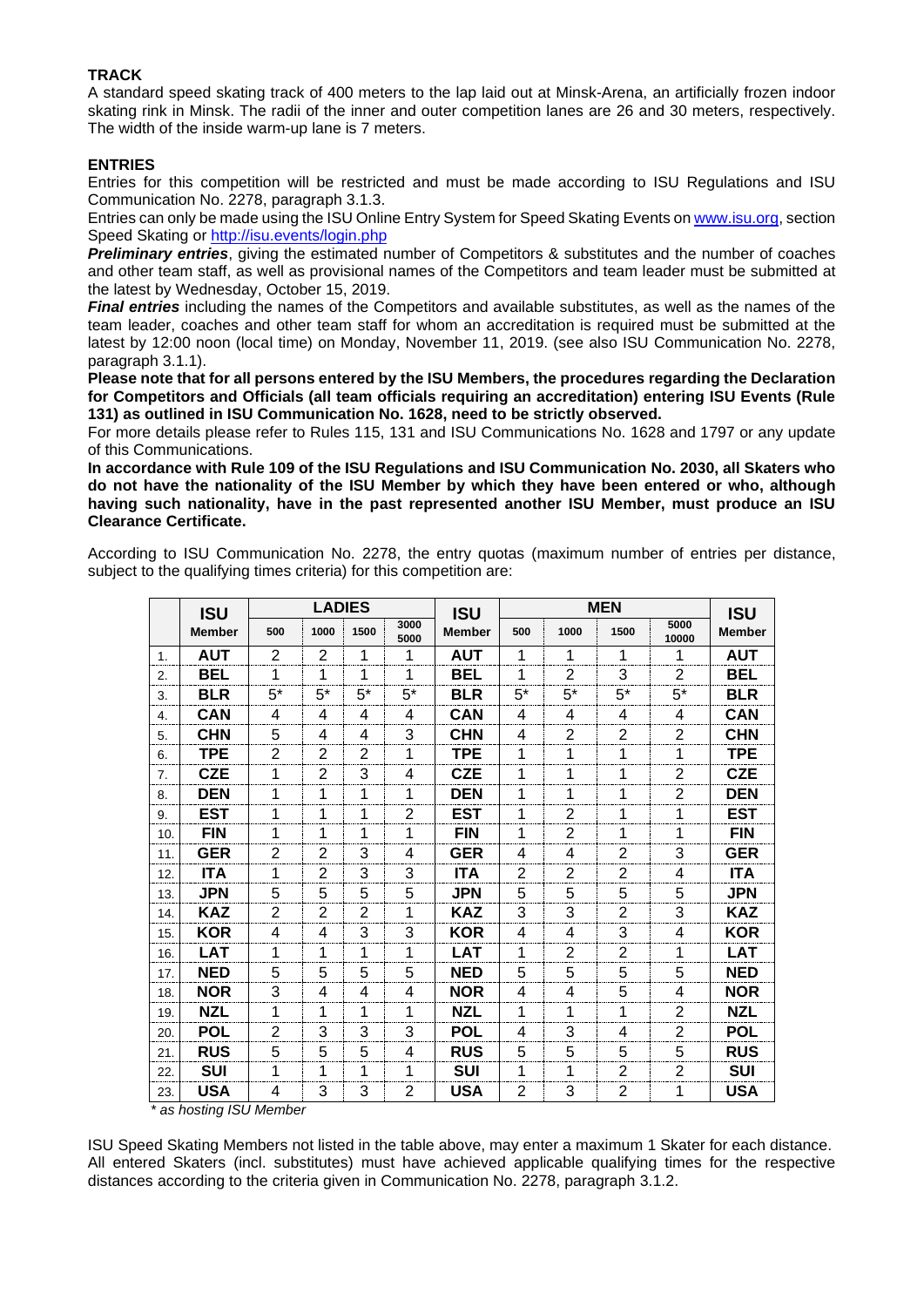#### **COMPETITION FORMAT AND SAFETY MEASURES FOR THE MASS START EVENTS**

Mass Start races will be skated according to Rule 253, paragraph 4 b) in the ISU Technical Rules for Speed Skating and ISU Communication No. 2278, paragraphs 4.3 and 5.6, with distances of 16 laps for both Ladies and Men. Further details, in particular on safety measures, are given in ISU Communication No. 2195 or any further updates.

#### **COMPETITION FORMAT FOR THE TEAM SPRINT EVENTS**

Team Sprint races will be skated according to Rules 261, paragraph 3 and 265, paragraph 7 in the ISU Technical Rules for Speed Skating and ISU Communication No. 2278, paragraph 4.2.2, 4.2.3 and 5.7, with teams of 3 Skaters each, and with distances of 3 laps both for Ladies and for Men. Further details, in particular on safety measures, are given in ISU Communication No. 2195 or any further updates.

#### **GROUPING AND DRAWING PROCEDURES**

The grouping and drawing of pairs will be made according to ISU Communication No. 2278, paragraph 5.

#### **POINTS AND PRIZES**

For each event, World Cup points and prize money will be awarded according to ISU Communication No. 2278, paragraphs 6 and 7.2 accordingly.

#### **ANTI-DOPING**

Anti-Doping tests will be carried out in accordance with the valid ISU Anti-Doping Rules and ISU Anti-Doping Procedures (ISU Communications Nos. 2213 and 2243 or any further update of these Communications).

#### **TRAINING TIMES**

The speed skating track will be open for training for entered Competitors from Monday, 11 November, 2019. Trial starts will be organized on Thursday, 14 November 2019 from 10:00 to 12:00 AM.

Only accredited Competitors, substitutes and team officials will be allowed to enter the ice-rink during the official training hours.

#### **LIABILITY**

In accordance with Rule 119 of the ISU General Regulations, the ISU, the Skating Union of Belarus and the Organizing Committee assume no responsibility for or liability with respect to bodily or personal injury or property loss or damage incurred in connection with the ISU World Cup Speed Skating. Each ISU Member is solely responsible for providing insurance coverage thereto.

#### **ACCOMMODATION**

Participating ISU Members will have to bear expenses for accommodation for all participating Skaters and team officials.

The cost of a room and breakfast (including drinks) at the official hotels will be as follows (including all taxes):

# **Hotel "Victoria Olimp" \*\*\*\***

| Minsk, Pobeditelej ave, 103; tel. +3751730875555;      |          |
|--------------------------------------------------------|----------|
| www.olimphotel.by;                                     |          |
| reservation@olimphotel.by                              |          |
| Single Room with breakfast (per person, per night):    | 80 Euro  |
| Double Room with breakfast (per 2 persons, per night): | 105 Euro |

# **Hotel "Slavyanskaya" \*\*\***

Minsk, Narochanskaya str.6; tel. +375173591500, +375173591509; www.slavyanskaya-minsk.by; booking@slavyanskaya-minsk.by, info@slavyanskaya-minsk.by. Single Room with breakfast (per person, per night): 60 Euro<br>Double Room with breakfast (per 2 persons, per night): 80 Euro Double Room with breakfast (per 2 persons, per night):

**Meals** (lunch and dinner) are available daily at the official hotels. The price for lunch and dinner (including drinks): Hotel "Victoria Olimp" – 40 Euro Hotel "Slavyanskaya" – 20 Euro

Meals could also be organized at the venue «Minsk arena» upon request. The meal vouchers can be purchased at the accreditation centre. \*Payment: in BYN (Belarus rubles) or Credit card (Visa, MasterCard).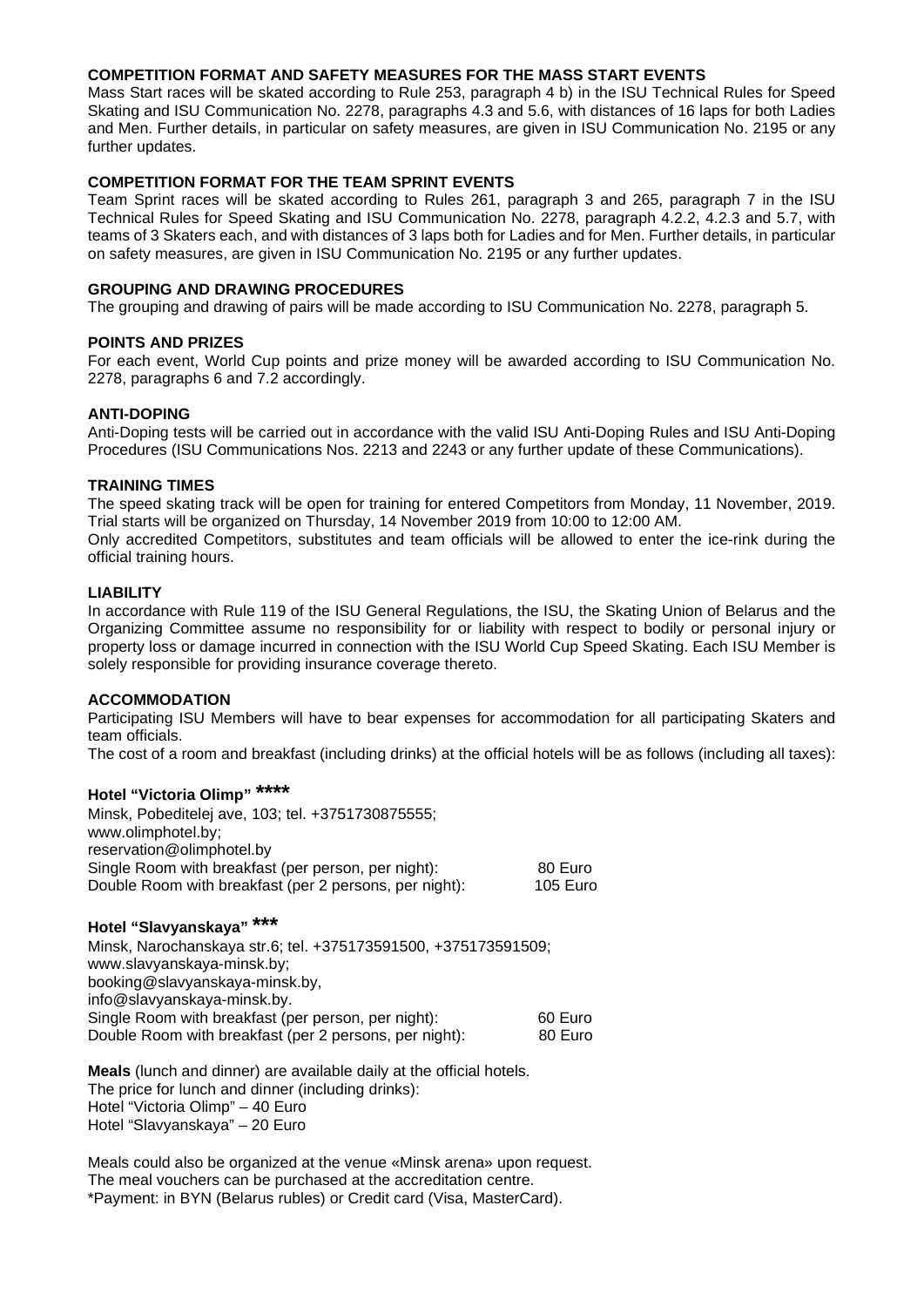*Cancellation policy:*

In case of cancellation made after 20 October, the whole sum will be charged.

Payment: Cash in BYN or credit card (Visa, MasterCard).

Accommodation requests can only be made using the ISU Online Entry System for Speed Skating Events. The Organizing Committee reserves the right to limit the number of hotel rooms available to each team at the official hotel(s).

#### **TRANSPORTATION**

Minsk National Airport (http://airport.by/en), connects with direct flights to a large number of European Capital cities.

A transportation service will be provided to all arriving and departing teams between Monday, November 11, 2019 and Monday, November 18, 2019. Transportation will be provided from and to the National Airport Minsk and from and to the Minsk Central Railway Station. The price for transportation to and from the airport is 30 Euro per person (both ways) and the price of transportation to and from the central railway station is 15 Euro (both ways).

The Organizing Committee would like to be informed about the time of arrival and departure (incl. flight details) of the competitors and team officials as soon as possible, but not later than **Monday, November 4, 2019.**

Information about the date and time of arrival and departure (incl. flight details) of the competitors and team officials must be submitted via the ISU Online Entry System for Speed Skating Events.

Shuttle bus service will be operated between the official hotels and the ice rink during days of official training and competitions, starting from Monday, November 11, 2019.

| <b>November 15, 2019</b> |             | November 16-17, 2019  |             |  |  |
|--------------------------|-------------|-----------------------|-------------|--|--|
| <b>Victoria Olymp</b>    | Minsk-arena | <b>Victoria Olymp</b> | Minsk-arena |  |  |
| 10:00                    | 10:15       | 7:30                  | 7:45        |  |  |
| 10:30                    | 10:45       | 8:00                  | 8:15        |  |  |
| 11:00                    | 11:15       | 8:30                  | 8:45        |  |  |
| 11:30                    | 11:45       | 9:00                  | 9:15        |  |  |
| 12:00                    | 12:15       | 9:30                  | 9:45        |  |  |
| 12:30                    | 12:45       | 10:00                 | 10:15       |  |  |
| 13:00                    | 13:15       | 10:30                 | 10:45       |  |  |
| 13:30                    | 13:45       | 11:00                 | 11:15       |  |  |
| 14:00                    | 14:15       | 11:30                 | 11:45       |  |  |
| 14:30                    | 14:45       | 12:00                 | 12:15       |  |  |
| 15:00                    | 15:15       | 12:30                 | 12:45       |  |  |
| 15:30                    | 15:45       | 13:00                 | 13:15       |  |  |
| 16:00                    | 16:15       | 13:30                 | 13:45       |  |  |
| 16:30                    | 16:45       | 14:00                 | 14:15       |  |  |
| 17:00                    | 17:15       | 14:30                 | 14:45       |  |  |
| 17:30                    | 17:45       | 15:00                 | 15:15       |  |  |
| 18:00                    | 18:15       | 15:30                 | 15:45       |  |  |
| 18:30                    | 18:45       | 16:00                 | 16:15       |  |  |
| 19:00                    | 19:15       | 16:30                 | 16:45       |  |  |
| 19:30                    | 19:45       | 17:00                 | 17:15       |  |  |
| 20:00                    | 20:15       | 17:30                 | 17:45       |  |  |
| 20:30                    | 20:45       | 18:00                 | 18:15       |  |  |
| 21:00                    | 21:15       | 18:30                 | 18:45       |  |  |
| 21:30                    | 21:45       |                       |             |  |  |

## **Bus Schedule**

#### **ACCREDITATIONS**

The organizer is not obliged to provide services (accommodation, accredited entrance to the ice rink, transportation, etc.) for an excessive number of team officials or other accompanying persons from participating ISU Members. Additional fee of 50 Euros for each extra accreditation must be paid to the Organizing Committee.